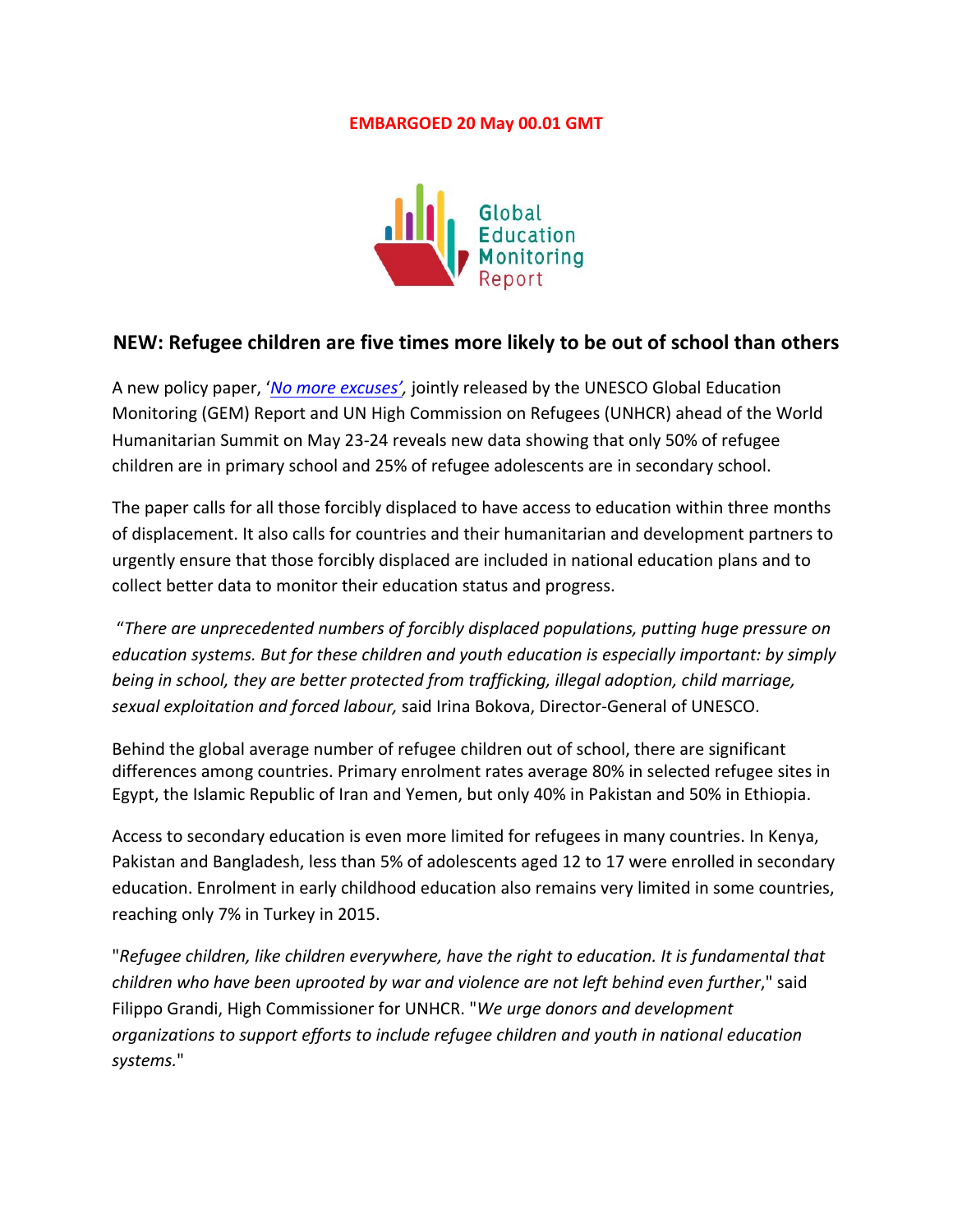Aaron Benavot, Director of the UNESCO GEM Report says collecting information on moving populations is challenging, if not impossible sometimes. "What little we know is mostly about *those living in camps, yet more than half of the world's refugees reside in urban areas, where even less is known because information systems aren't tracking them. We need to know who* they are, what they've been through and whether we're effectively responding to their needs."

From select available data outside of camps, the paper shows that of school-aged Syrian refugees only 53% in Jordan and 30% in Turkey are enrolled in school.

Reliable data on internally displaced people (IDPs) are even more limited, but reports indicate that their displacement is putting huge strain on already weak education systems. In Nigeria, for instance, children displaced due to attacks by Boko Haram in 19 out of the 42 camps did not have access to any form of education in June 2015. In Iraq, only 32% of internally displaced children and adolescents in 2015 had access to any form of education. In Yemen, only one third of school age IDP children in Lahj governorate were enrolled in school.

Those already marginalised, such as girls, are often the worst affected among refugees. In Kakuma camps in Kenya, in 2015, only 38% of primary school students were girls. In Pakistan, where child marriage and teenage pregnancy are often cited among refugee girls, dropout rates for refugee girls are as high as 90%.

Girls and women make up 70% of the world's internally displaced population and are left the furthest behind in education. In Iraq, in Najaf governorate 81% of 15-17 year-old girls were out of school compared to 69% of boys of the same age. In urban areas in Afghanistan only 1% of IDP women were found to be literate versus 20% of IDP men. 

The paper advocates for four main policy directions for governments and their partners to tackle the diverse neglected needs of IDPs and refugees:

- **1.** Enshrine forcibly displaced people's rights to education in national laws and policy
- **2. Include displaced children and youth in national education systems**
- **3.** Enable accelerated and flexible education options to meet diverse needs
- **4. Ensure an adequate supply of trained and motivated teachers**
- $-$  ENDS $-$

For more information, or please contact

- Kate Redman on 0033 671786234 k.redman@unesco.org
- Branwen Millar on 0033768991262 or b.millar@unesco.org
- XXX from UNHCR